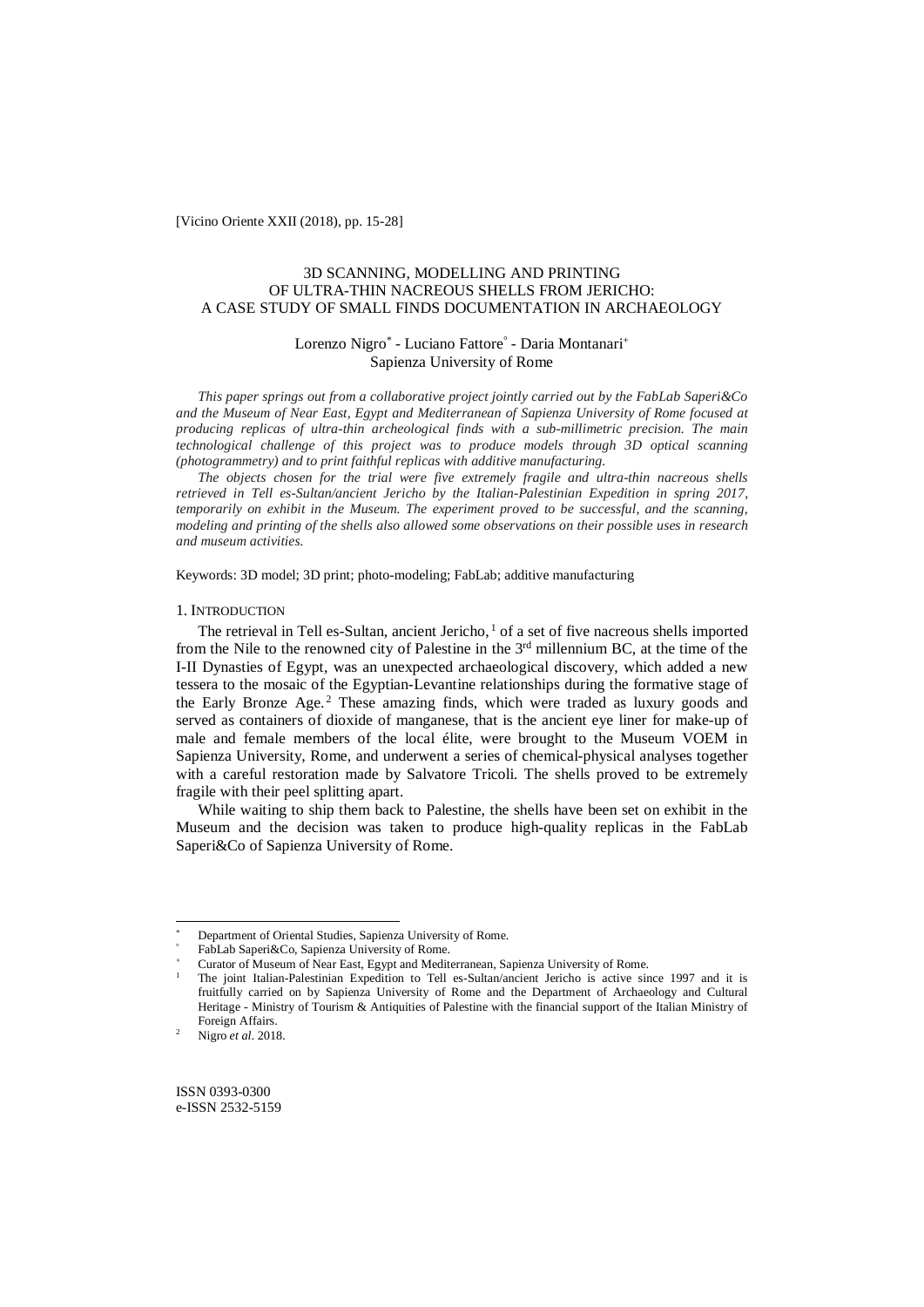#### 2. TRIDIMENSIONAL REPLICAS OF SHELLS [L.F.]

The main goal of this work was to obtain physical replicas of 4 Nilotic shells found at Tell es-Sultan/ancient Jericho, dating back to 5000 years ago.<sup>3</sup> All the steps of the process were contactless with regards of the findings except for their positioning operations.

#### 2.1. *Premise*

More than twenty years of applying 3D survey to objects, artworks and buildings, based on different techniques have led to a plethora of projects involving museums, universities, foundations and cultural heritage at large. The first broad impact project, the "Digital Michelangelo Project", dates back to last years of twentieth century. 4

Several goals have been sorted out for digital 3D in cultural heritage: digital archives of 3D models, high fidelity physical replica of artworks, remote fruition of cultural heritage, digital restoration, monitoring of cultural heritage<sup>5</sup> as well as sensory experiences involving touch, smell and sound.<sup>6</sup> Among these, replicas of artworks covers at least ten years. Replicas have been used for preservation, restoration, analysis, education, accessibility, research, musealization and merchandise. Very few best practices exist to date for this kind of reproductions<sup>7</sup> that doesn't follow the paradigms and needs of industrial and design additive manufacturing. Based upon this lack of standards, a lot of different workflows have been proposed both for the digital acquiring of the shape and for the physical reproduction of the objects.

Before using 3D scanners the techniques (silicone rubber or gypsum molds) used to make copies of objects, despite the high details and precision achieved and the nice looking of the replica, were fairly invasive and sometimes destructive. Otherwise early digital acquiring of shapes and their physical reproduction consisted in expensive and complicate tasks, relegating the attempts to few research projects.

Methods concerning the acquisition, nowadays, range over mechanical picking points, laser scanning, CT scans, structured light scanning, classical photogrammetry and structure from Motion (digital photogrammetry). Replicas mainly rely on stereolithography (SLA), Digital Light Processing (DLP), Selective Laser Sintering (SLS) and Fused Deposition Modeling (FDM). Also the quality required for the digital and the physical models are very heterogeneous, depending on the methodology, the computational gap, the ability of the performers and of course on the updating of the involved technologies.

3D application in archaeology and in cultural heritage have spread worldwide, ranging from entire ancient cities to small cylinder seals and coins passing through human bones and musical instruments. Little and tricky objects like our mother of pearl shells can represent a valid test for improving techniques and instruments.

We disclose that the choice of survey methodology has fallen upon photogrammetry (§ 2.2.) while the reproduction has been performed by SLA (§ 2.3.).

 $\overline{a}$ 

<sup>3</sup> Nigro *et al.* 2018.

 $\frac{4}{5}$  Levoy *et al.* 2000.

<sup>5</sup> Pieraccini - Guidi - Atzeni 2001.

<sup>6</sup> Neumüller *et al.* 2014.

<sup>7</sup> Wilson *et al.* 2018.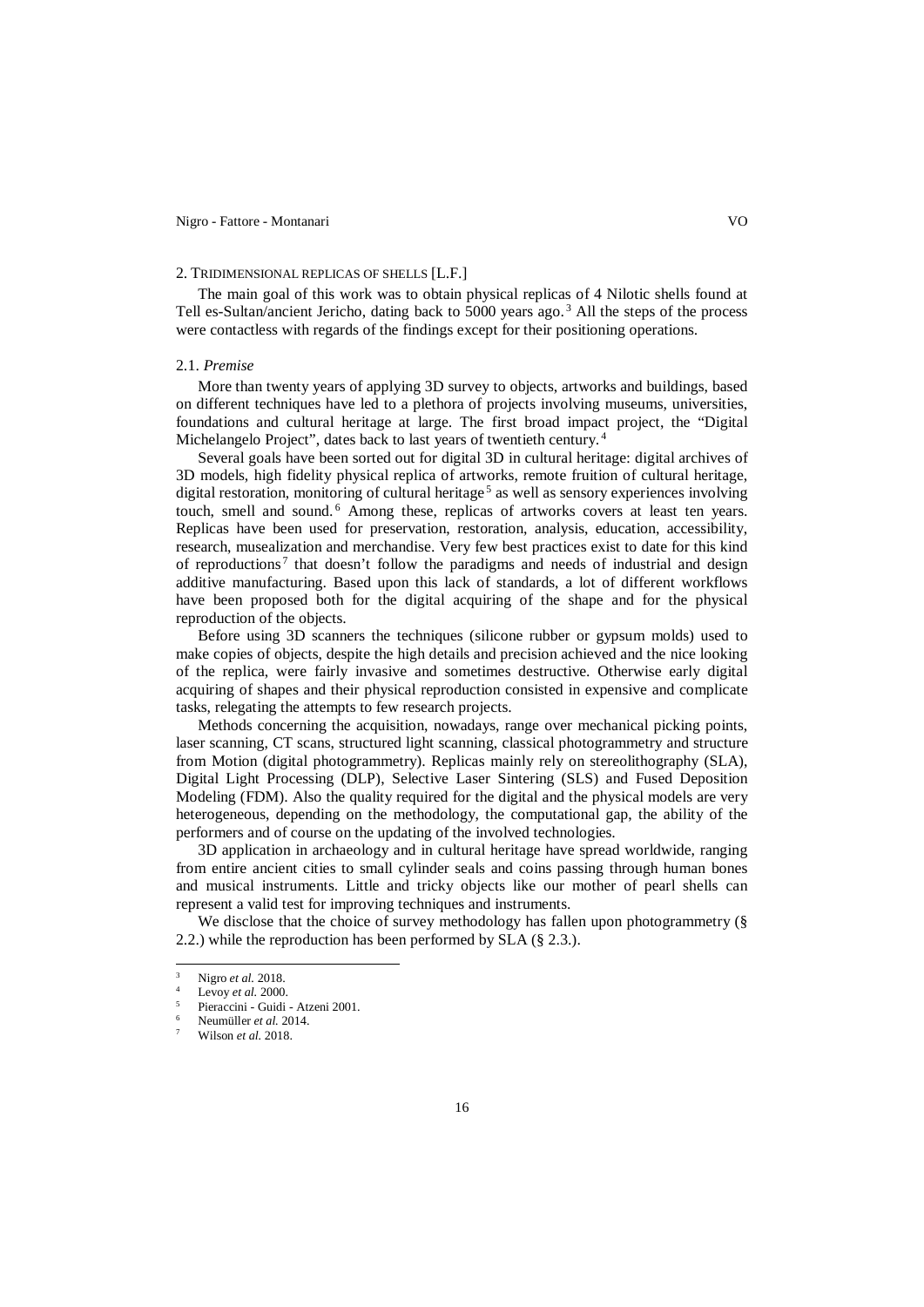## 2.2. *Photogrammetric workflow and equipment*

Normal photogrammetric workflow prescribes to take a certain number of partially overlapping photos obtained gradually moving inside a room or around an object from different viewpoints (higher the complexity of the objects, largest the number of required viewpoints).

Close range photogrammetry relies on quite common equipment regarding camera, lenses and lighting. Basic rig consists in a quite cheap 10 megapixel camera and a good light source. Doubtless high-quality equipment significantly increases the resulting model quality and allows conveniently facing up some peculiar situations. Our shells represent good examples of these situations. They are small, high curvature, extremely thin, shiny objects. These issues require some extra hardware and software associated with nonconventional photographic techniques, such as polarizing filters and focus stacking.

#### 2.2.1. Photographic equipment

A Nikon D7200, aps-c 24,2 megapixel camera, equipped with a Sigma 17-70 f/2.8-4 DC MACRO OS HSM lens have been used. A circular polarizing filter has been applied to the lens. The camera stands on a Gitzo fiber carbon tripod with a Manfrotto 410 head. We remote control the camera via usb tethering cable and digiCamControl, free software that completely remote controls the camera. All the raw shoots have been saved on two separate hard disks to minimize the risks of data loss. The size of each file is about 21 megabytes.

## 2.2.2. Lighting and light measurement

Two 100 watt fluorescent lamps have been disposed at 45° respect to the camera, each one equipped with a linear polarizing sheet. These are the only light sources used for the photographic set. The intensity of the light has been measured with a Minolta Autometer III light meter in order to choose the correct required exposure time for the small selected aperture  $(f/20)$ . Narrow aperture is necessary to increase depth of field but implies long exposure time, making mandatory the use of a tripod. This couple of values (time/aperture) never changed during the shooting of a single shell.

#### 2.2.3. Posing the shells and shooting

Each shell has been photographed starting from two poses. First of all, the valve was posed standing on an extremity (fig.1), on a turntable, at approximately 50 cm from the camera. A reference scale bar was included in the set. Secondly, a strip of photos, with different focus, has been shooted. Depending on the position of the valve, a minimum of 5 (valve parallel to the sensor) to a maximum of 30 (valve perpendicular to the sensor) photos are necessary to resolve the small depth of field issue. Afterward a 15° rotation of the turntable let us to change the point of view of the valve in respect of the camera.

Another strip of photos with different focus (from near to far) has been taken. Ideally 24 rotations, of  $15^\circ$  each, would be enough to include sufficient common features in two consecutive photos and properly align all the photos. However, dealing with small thickness objects, would be better to decrease the angle of rotation as soon as the shell approximates to the perpendicularity with the sensor. After a complete rotation, the shell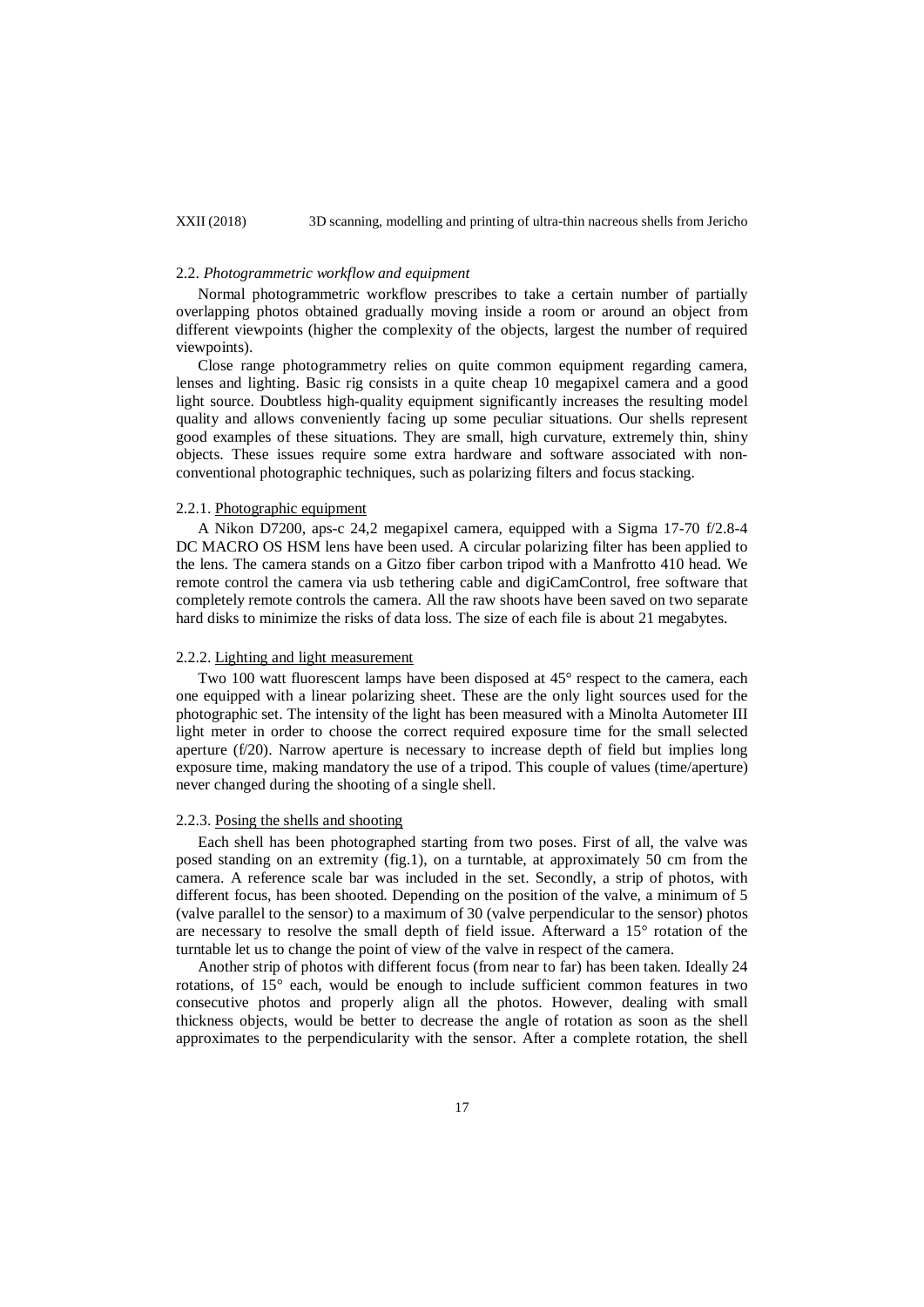#### Nigro - Fattore - Montanari VO

has been posed upside down (fig. 2) and a complete set of photos, like the one described before, was taken.

#### 2.2.4. Images post-production

The use of lossless raw instead of jpeg files, despite adding a time consuming step to the workflow, allows to significantly improving the quality of images. Raw files advantages essentially stand in wider bit depth and dynamic range, they, store 12 or 14 bits of information reproducing to 68 billion or 4,3 trillion colors. This not also concern quality color but is a great improvement in recovering dark underexposed areas of high contrast images. When trying to photograph tricky objects like shells one can decide to underexpose to minimize the reflection and to later recover details in the resulting dark shadows. Dynamic range is the ability to record the gradual transition between the high lights and the shadows. The initial raw postproduction has been performed with a common raw editor (darktable, ufraw, RawTherapee to name a few); all the pictures have been corrected for highlights reduction, shadows and noise. The correction applied to a concave side photo (that is affected by a lot of specular reflexes) has been extended to all the photos of a set.

Second step of postproduction consists in focus stacking. More than 500 images for each set have been grouped according to their rotation on the turntable. At least 24 groups of photos (corresponding to 15° rotation) have been elaborated with Zerene Stacker, a focus stacking software. The result consists in a single photo for each group, with extended depth of field (fig. 3).

Last step of post-production has been performed in an image editor (the Gimp, Adobe Photoshop) to completely remove all the non-shell features (fig. 4; fig. 1).

## 2.2.5. Pictures aligning, point cloud generation and meshing

The resulting images have been processed with Agisoft Photoscan 1.4.0 standard edition to align them and produce a high resolution point cloud (tab. 1). A point cloud basically is an array of at least three numbers for each detected point of an object. These three values represent the XYZ coordinates in a spatial reference system. Photoscan does not provide a reliable noise reduction function and then we only export a point cloud .ply file.

Scaling, noise removal and meshing of the point cloud have been performed with CloudCompare 2.9.1. CloudCompare uses Poisson Surface Reconstruction method (with an octree depth value of 10 has) for reconstruct a mesh from a point cloud. A mesh is the set of vertices (the points on the point cloud), edges (the lines connecting one point to another point) and faces (the triangular area enclosed in three edges) that describe a 3D shape. Small defects in the mesh have been removed and holes have been closed with Meshlab 2016 and Blender v 2.79.

| SHELL           | <b>VOLUME</b>   | <b>SURFACE</b> | <b>NUMBER</b> | <b>NUMBER</b>      | <b>NUMBER</b>   |
|-----------------|-----------------|----------------|---------------|--------------------|-----------------|
|                 | MM <sub>3</sub> | MM2            | OF POINTS     | OF FILTERED POINTS | <b>OF FACES</b> |
| TS.17 F.L.135.1 | 8.925           | 11.000         | 14.658.627    | 7.181.885          | 2.384.346       |
| TS.17.F.L135.2  | 16.368          | 16.651         | 18.457.869    | 10.866.122         | 3.863.518       |
| TS.17 F.L.135.3 | 19.959          | 18.462         | 15.844.612    | 8.821.241          | 3.980.756       |
| TS.17.F.L135.4  | 14.007          | 13.481         | 18.531.077    | 11.221.643         | 5.182.602       |

Tab.1 - Summary of the geometric information.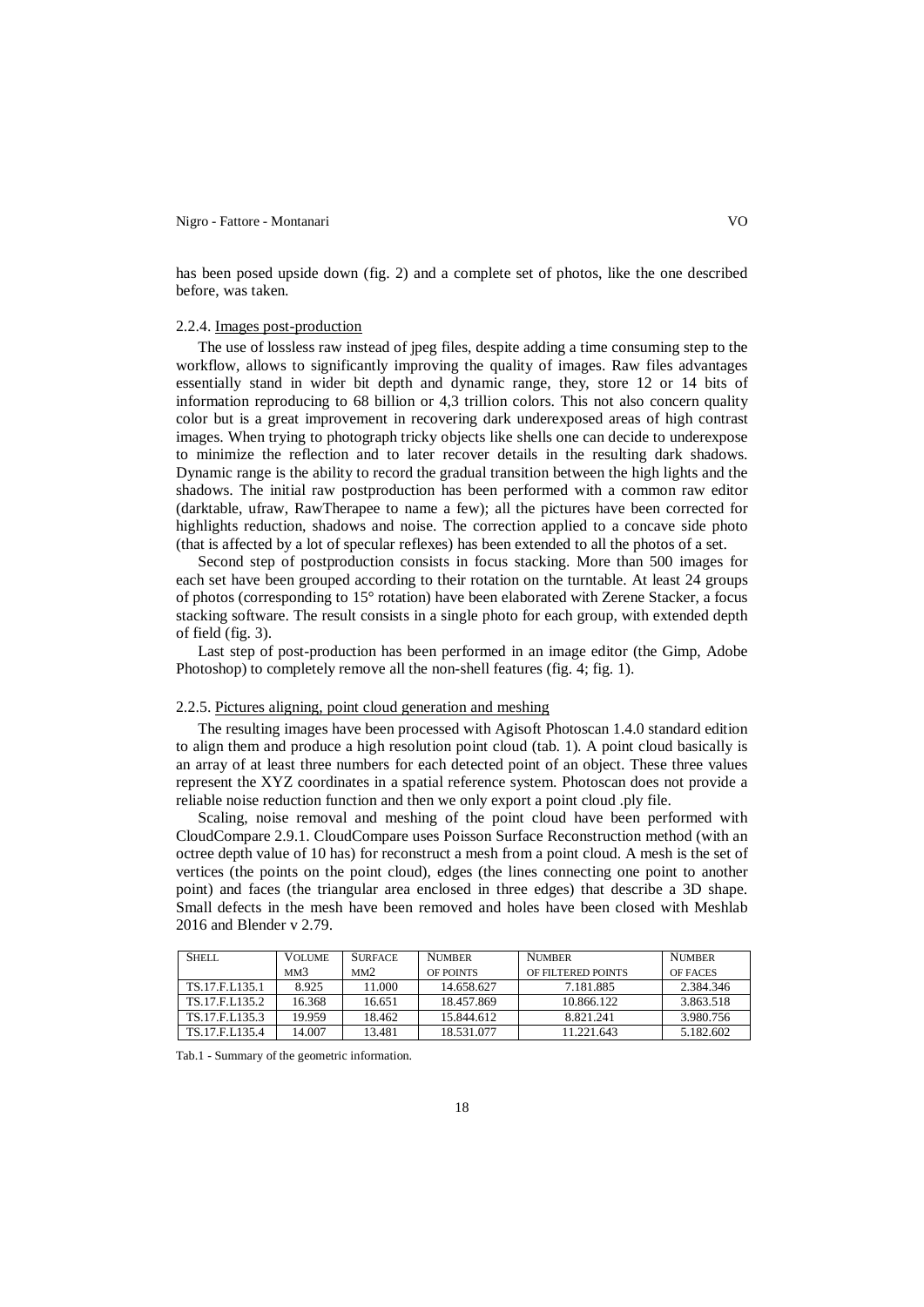### 2.3. *Additive manufacturing (3D printing)*

In SLA (stereo-lithography apparatus) manufacturing, photosensitive thermoset polymers are selectively cured by an ultraviolet laser beam to create an object layer by layer. The final watertight models have been 3D printed with a SLA printer Formlabs Form2, with a 405 nm violet laser, using a resin Clear V2 (FLGPCL02) at a resolution of 0.05 mm (fig. 5). Printing time amounts to 6 hours. Final step is represented by post curing in a chamber (fig. 6), with an UV between 315 and 400 nm wavelength, to stabilize the mechanical properties of the reproduction. The replicas are transparent due to the use of clear resin.

## 2.4. *Critical issues in geometry acquisition*

## 2.4.1. Photogrammetry overcomes laser/structured light scanning

The tridimensional documentation of shell valves presents two main critical issues: small thickness and extremely reflective curved surface. Depending on the typology of the hardware, could be difficult align, in one model, the two faces of the thin valve. Continuously rotating objects under a laser beam or under a pattern of structured light are correctly surveyed regardless of their thickness. On the other hand shiny, high curvature objects produce too much and scattered reflection of the laser or of the visible radiation. More control on the light sources is needed. Albeit amplifies the problem of aligning two faces of a thin volume, cross polarization photogrammetry allows to override or minimize the last issue. Far from being only an esthetic matter, the reflections produce several defects and holes in the generated model, often making it unusable. Anyway, for small and medium size objects and distances, close range photogrammetry seems to have an advantage in terms of methodology and accuracy. <sup>8</sup>

## 2.4.2. Basic principles of photogrammetry

Digital photogrammetry is an evolution of analog one, mainly used, for metrical and mapping purposes, on aerial photos. Analog photogrammetry requires calibrated cameras, and a certain number of ground control points to correlate features 2D coordinates in the images with corresponding 3D coordinates in the landscape or on objects. Increased computational capabilities of computers and cameras and new algorithms allow redundant points in the pictures to be used to recover information about the lost dimension without using calibrated cameras and, in some cases, without ground control points of known coordinates. These algorithms, inspecting photos, automatically resolve the relationship between camera positions and the location of features on the images. <sup>9</sup>

We can further distinguish aerial from close range photogrammetry depending on the position of the camera in relation to the surveyed surface. The last one contemplates the use of the camera on a tripod and has an action range of few to some tens of meters. Whatever it is the category, photogrammetry gathers mainly geometric (the shape of the objects and

 $\overline{a}$ 

<sup>8</sup> Skarlatos - Kiparissi 2012.

Westoby et al. 2012.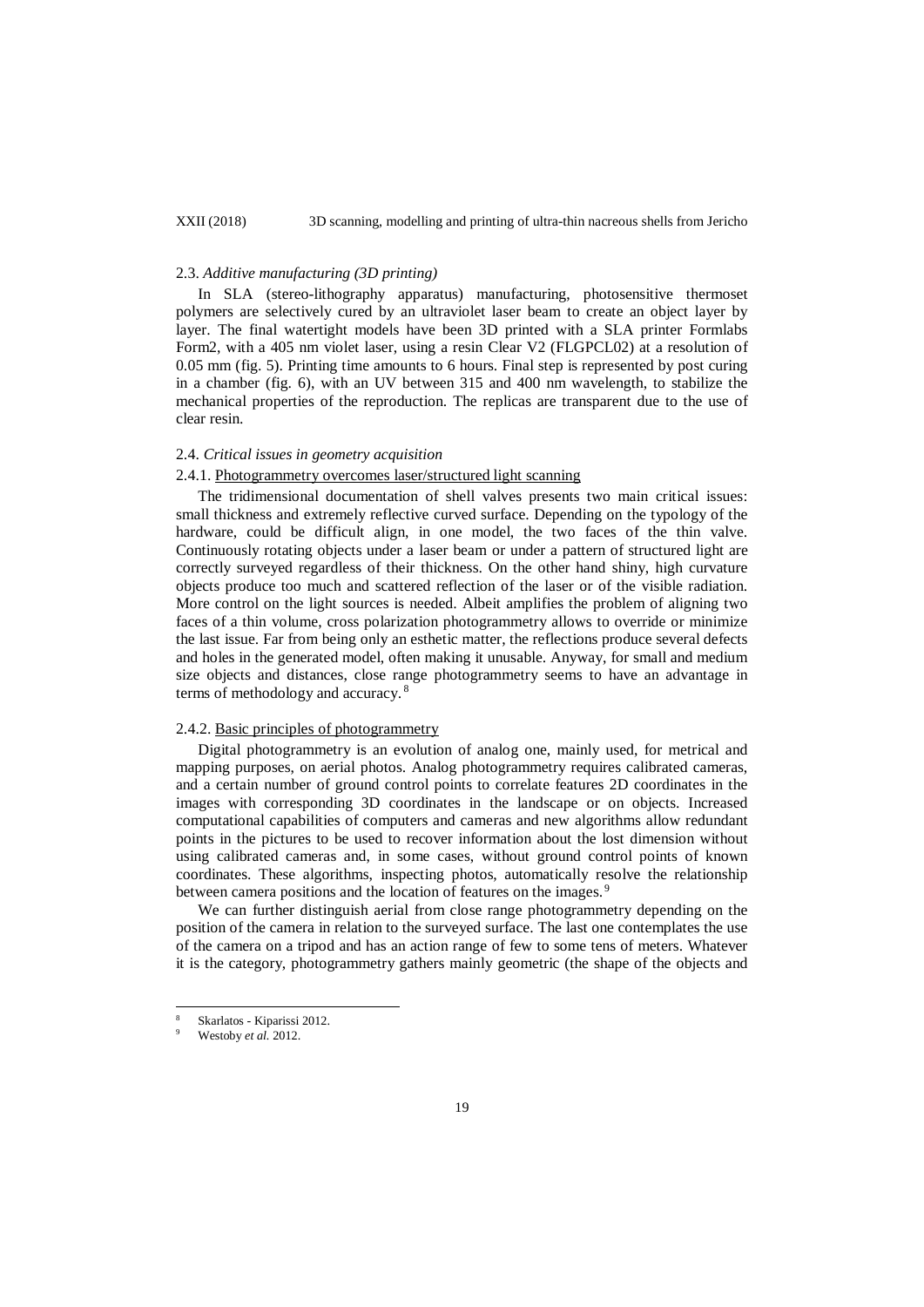#### Nigro - Fattore - Montanari VO

features and their relative position) and physical (principally the electromagnetic emission of an object or part of this, i.e. the colors) information.

Essentially single image doesn't provide any information about size and position of an object, since a point on the film (or on the sensor of the camera) corresponds to infinite points on the imaginary line traced from the real object to the optical center of the camera. To univocally determine the real position in the space we need to know the precise position of the point in two images and the positions and the orientations of the camera during the shoots. Modern software is capable to resolve these uncertainties by "only" inspect the images and the position of redundant features on them.

#### 2.4.3. Cross polarization photogrammetry to avoid glares

Arduous problem to resolve dealing with such an object is represented by its particular shape and finishing. Both high curvature and extremely shining surface contribute to scatter away the incident light. As consequence some pixels of the sensor receive too much light and cannot register details other than pure white. Of course these pixels cannot provide features to be used to align the cameras and, even worse, to locate the correspondent points in the space. The resulting point cloud would be very noisy and unreliable, concerning those areas.

Regular light propagates sinusoidally along infinite planes in space. Placing a polarizing filter on the lens of the camera used for photogrammetric reconstruction, drops down most of the light reflected by water or other shiny surfaces, letting the light propagates only in one plane. If we use other polarizing filters on the light sources and rotate them conveniently, we can eliminate almost every reflection (fig. 7).

## 2.4.4. Dealing with shells' extreme thickness

Once successfully resolved the glare problems we have to face the aligning issue due to the thickness of the valve.

When the subject is a little object, one can choose to put it on a turning table and the camera fixed on a tripod. The smaller the angle of rotation between two consecutive shoots, the better will be the overlap between images and the higher will be the chance to correctly align two opponent faces of a thin object.

A further issue arises facing with close up images: that means, even with small aperture, a reduced depth of field, the in-focus part of a photographic image. To deal with this we have used a technique called focus stacking. For each rotation of the turn table, at least 5 images (but often more than 30) have been captured each one differing from the others for the focus. The fusion of the images of a single set produces a single image with an extended depth of field that significantly increases the quality and precision of the resulting 3d model. More than 1000 shoots for each shell produce on average 79 high depth of field images for each shell.

#### 2.5. *Future improvements of the workflow*

Though the results are satisfactory, further improvement are connected with the possibility of printing a fine and accurate 3D replica with multicolor CMYK printers. Our transparent sea shells are far from the complex chromatic look of the originals.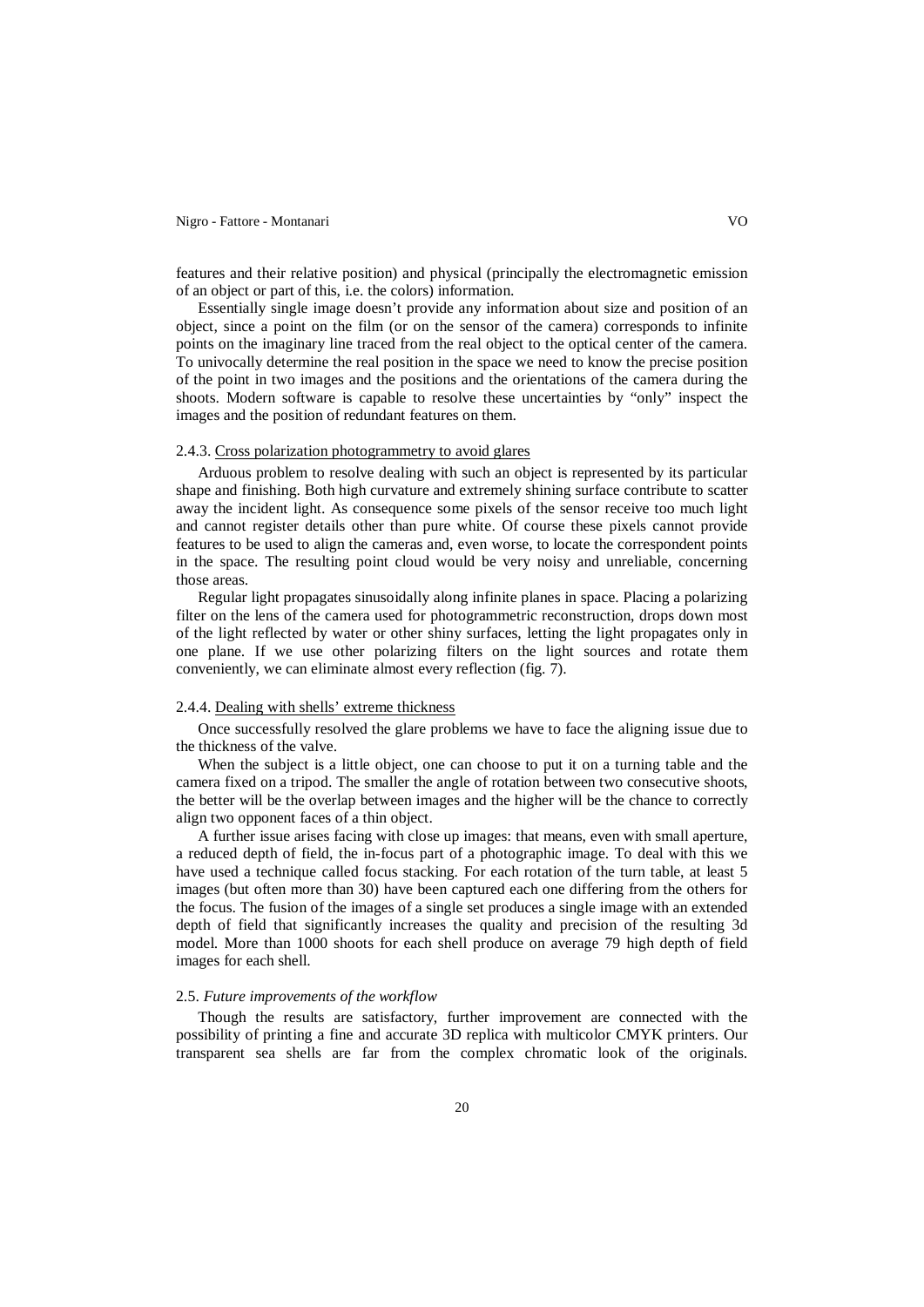Furthermore, new methods to get a better texture reconstruction are necessary, as well as a different replica techniques or colorization method. Direct 3D color printing, through other technologies (Mcor Iris HD color paper 3D printing and ColorJet 3D) would benefit from improvement of the lighting methods and in the texturing 3D model.

#### 3. 3D REPLICAS IN MUSEUM EXHIBITS [D.M.]

3D scanning, modeling and printing may find interesting application in museology and preservation, as well as in archeological investigations on small finds. <sup>10</sup> These techniques are more accurate than human eyes and can capture a high level of details, since almost invisible particulars can be revealed as never before. Hence, objects can be studied with much more details than with traditional pictures. Moreover, 3D scanning and printing, without stress for original items, can be used jointly for restoration (restorative 3D scanning) because they are safe and contactless. This allows to exceed the limit of untouchability, fragility, and lifetime of monuments, objects and finds, through 3D reconstruction.

In addition, 3D is easily shared by scholars, improving studies and scientific debate.

Museums can take an advantage of augmented reality and 3D printing, generating more immersive and attractive experiences. 3D technologies open new doors also for visitors who can manipulate 3D printed versions, without damaging the originals, and make virtual visit to museums. Moreover, this new type of museum reality offers a touchable knowledge that can somehow bridge that part of information previously precluded to visually impaired visitors and students with difficulties in learning.

Thanks to these technological achievements, museum can propose itself at first as a research place, then, as a place for education, and dissemination.<sup>11</sup>

Modeling and additive manufacturing make available fragile and rare objects, previously unavailable, to touch and to move, as it is in the case of nacreous shells from Tell es-Sultan/Jericho (§ 3.1.).

## 3.1. *Digital engagement of the Museum of Near East, Egypt and Mediterranean*

The discovery of the cache of Nilotic shells made during the excavation of spring 2017 at Tell es-Sultan/Jericho, due to the flimsiness and the state of conservation of finds, constituted the customized test situation to try to apply additive manufacturing to archaeological items for the sake of study of their physical construction.

Reproduction of *Chambardia rubens* specimens (figs. 8-10) moves in the 'maker' direction. <sup>12</sup> The four replicas (fig. 8), in fact, represent objects that can be touched without risk by archaeologists, exposed without problems of conservation, and that can easily be

<sup>10</sup> As regards museums and new digital challenges see: Visser 2013; [Roussou](https://www.museumsandtheweb.com/member/mroussou/) *et al*. 2015; Sunderland Bowe 2016.  $10$ 

<sup>&</sup>lt;sup>11</sup> In the next future, maybe museums could use data generated by visitors, to improve immersive experiences, to disseminate and to exchange culture, creating a more updated and dynamic synergy between past and future (cf. *Museums in the Digital Age*) perhaps becoming a *maker museum* one day (Pignatelli 2013, 156. www.themuseumofthefuture.com/2017/03/07/mixing-museums-and-makers/.).

<sup>12</sup> Sharples *et al*. 2013, 33-35.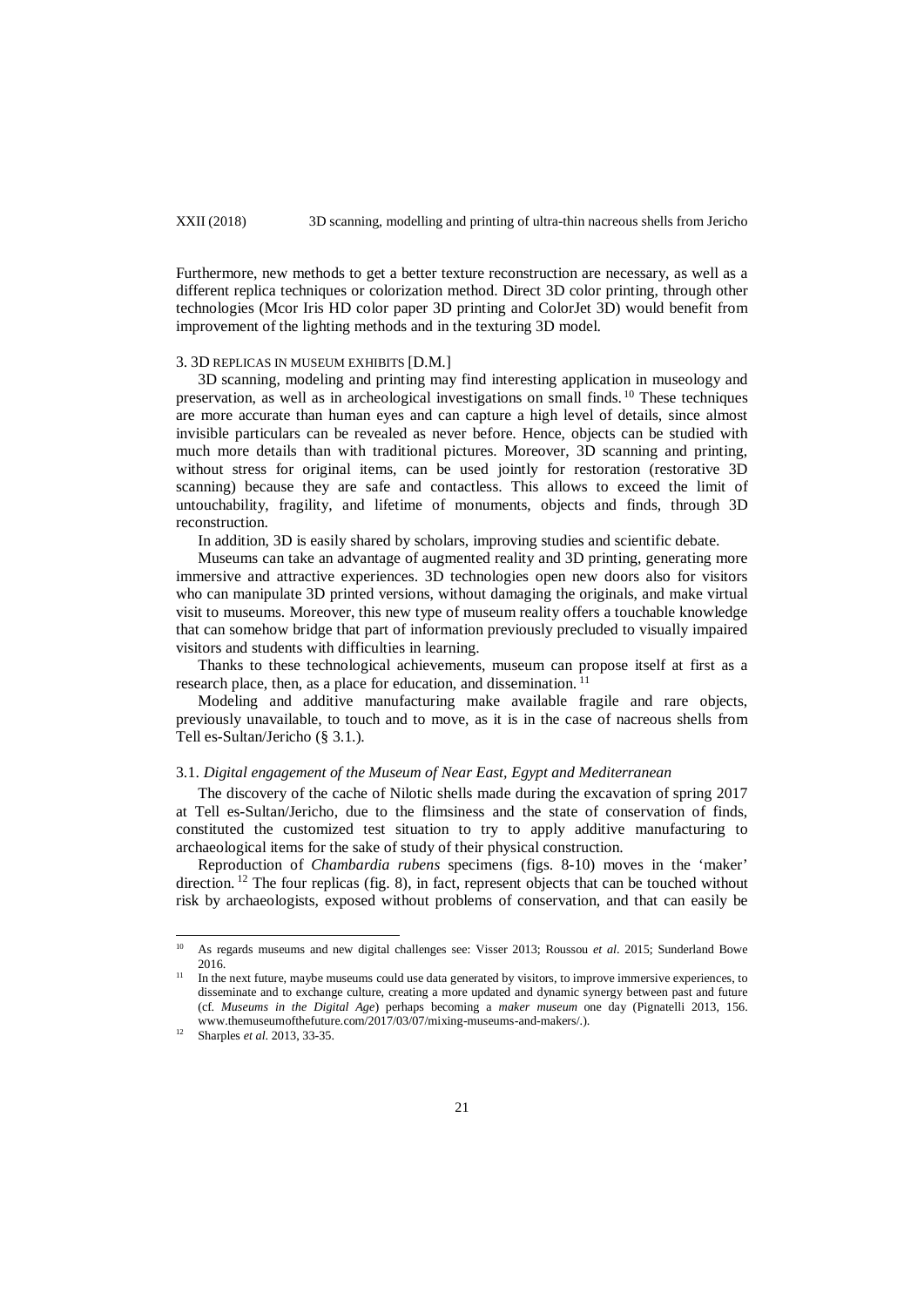Nigro - Fattore - Montanari VO

transported to other museums, as well as constituting a further possibility of dissemination like the other kind of replicas.

3D scanning and modeling of *Chambardia rubens* mussels allow to study in minute detail that rare class of finds, and to make a restorative printing for damaged items, allowing a better understanding of original use and characteristics of these finds.

## **REFERENCES**

HARGRAVE,J. - MISTRY, R.

- 2014 *Museums in the Digital Age*, London 2014.
- LEVOY, M. PULLI, K. CURLESS, B. RUSINKIEWICZ, S. KOLLER, D. PEREIRA, L. GINZTON, M. ANDERSON, S. - DAVIS, J. - GINSBERG, J. - SHADE, J. - FULK, D.
- 2000 The digital Michelangelo project: 3D scanning of large statues: *Proceedings of the 27th annual conference on Computer graphics and interactive techniques* (Siggraph 2000), New York 2000, pp. 131-144.
- NEUMÜLLER, M. REICHINGER, A. RIST, F. KERN, C.
- 2014 3D Printing for Cultural Heritage: Preservation, Accessibility, Research and Education: M. IOANNIDES - E. QUAK (eds.), *3D Research Challenges in Cultural Heritage. Lecture Notes in Computer Science*, vol 8355, Berlin - Heidelberg 2014, pp. 119-134.
- NIGRO, L. MONTANARI, D. YASINE,J. MURA, F. RINALDI, T.
- 2018 A hoard of Nilotic nacreous shells from Egypt to Jericho (Early Bronze II, 3000-2800 BC): Their finding, content and historical archaeological implications: *Palestine Exploration Quarterly* 150/2 (2018), pp. 110-125.
- PIERACCINI, M. GUIDI, G. ATZENI, C.
- 2001 3D digitizing of cultural heritage: *Journal of Cultural Heritage* 20 (2001), pp. 63-70.
- PIGNATELLI, F.
- 2013 L'evoluzione della stampa 3D e le sue applicazioni in campo museale: *Scientific Research and Information Technology* 3/2 (2013), pp. 143-158.
- [ROUSSOU,](https://www.museumsandtheweb.com/member/mroussou/) M. [PUJOL,](https://www.museumsandtheweb.com/member/laiapujoltost/) L. [KATIFORI,](https://www.museumsandtheweb.com/member/vivi.katifori/) A. [PERRY,](https://www.museumsandtheweb.com/member/sara.perry/) S. [VAYANOU,](https://www.museumsandtheweb.com/member/vayanou/) M.
- 2015 The museum as digital storyteller: Collaborative participatory creation of interactive digital experiences: *MW2015: Museums and the Web 2015*. Published January 31, 2015, www.mw2015.museumsandtheweb.com/paper/the-museum-as-digital-storytellercollaborative-participatory-creation-of-interactive-digital-experiences/.
- SHARPLES, M. MCANDREW, P. WELLER, M. FERGUSON, R. FITZGERALD, E. HIRST, T. -

GAVED, M.

- 2013 *Exploring new forms of teaching, learning and assessment, to guide educators and policy makers*, Milton Keynes 2013.
- SKARLATOS, D. KIPARISSI, S.
- 2012 Comparison of laser scanning, photogrammetry and SFM-MVS pipeline applied in structures and artificial surfaces: *ISPRS annals of the photogrammetry, remote sensing and spatial information sciences* 3 (2012), pp. 299-304.

- 2016 *The Creative Museum - Analysis of selected best practices from Europe*, 2016.
- VISSER,J.
- 2013 Perspectives on Digital Engagement with Culture and Heritage: *History News* 68/3 (2013), pp. 7-13.

SUNDERLAND BOWE, J-A.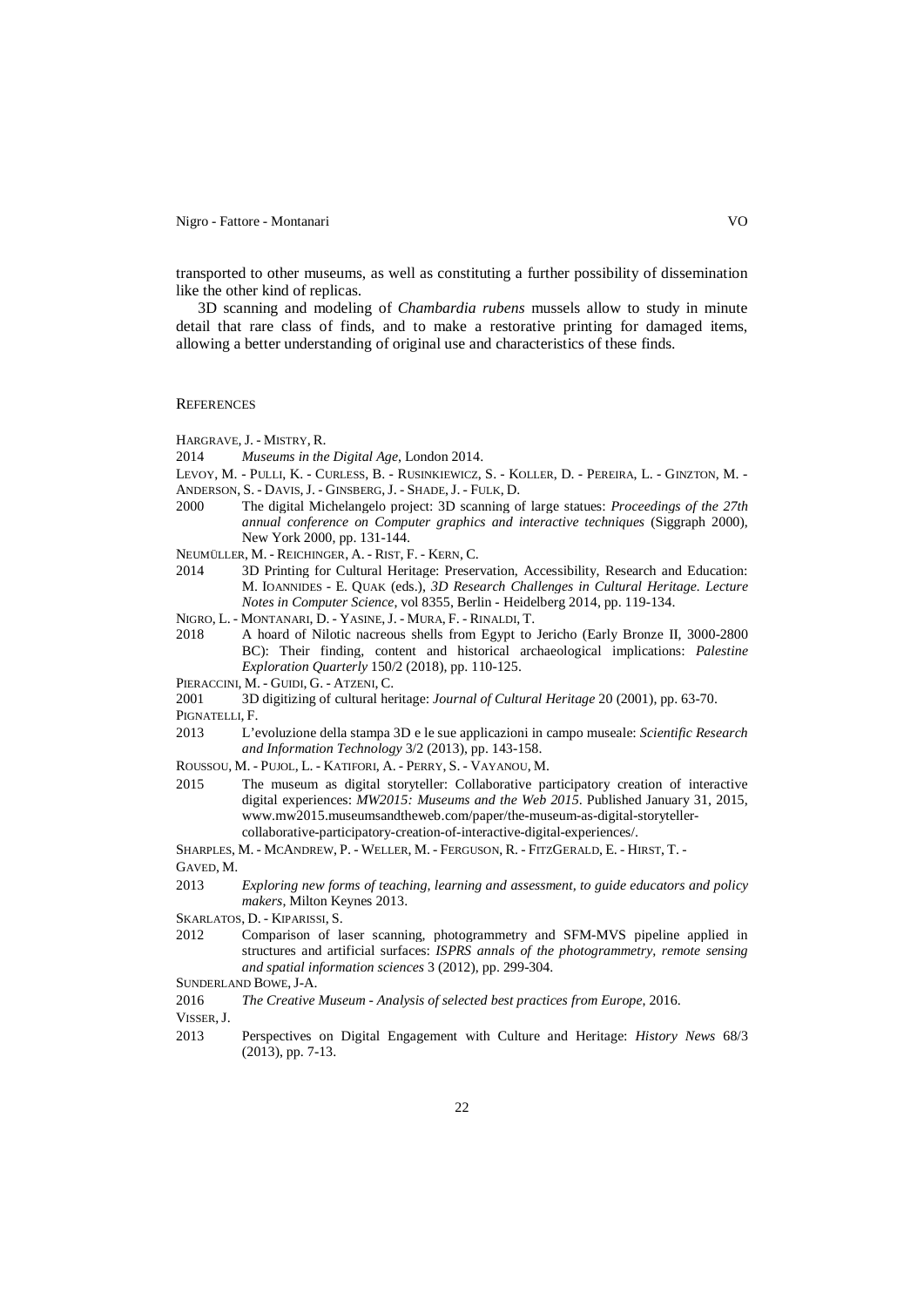WESTOBY, M.J. - BRASINGTON, J. - GLASSER, N.F. - HAMBREY, M.J. - REYNOLDS, J.M.<br>2012 **Structure-from-Motion**' photogrammetry: A low-cost, effective tool 'Structure-from-Motion' photogrammetry: A low-cost, effective tool for geoscience applications: *Geomorphology* 179 (2012), pp. 300-314.

WILSON, P.F. - STOTT, J. - WARNETT, J.M. - ATTRIDGE, A. - PAUL SMITH, M. - WILLIAMS, M.A. 2018 Museum visitor preference for the physical properties of 3D printed replicas: *Jo* 

2018 Museum visitor preference for the physical properties of 3D printed replicas: *Journal of Cultural Heritage*, [doi.org/10.1016/j.culher.2018.02.002.](https://doi.org/10.1016/j.culher.2018.02.002)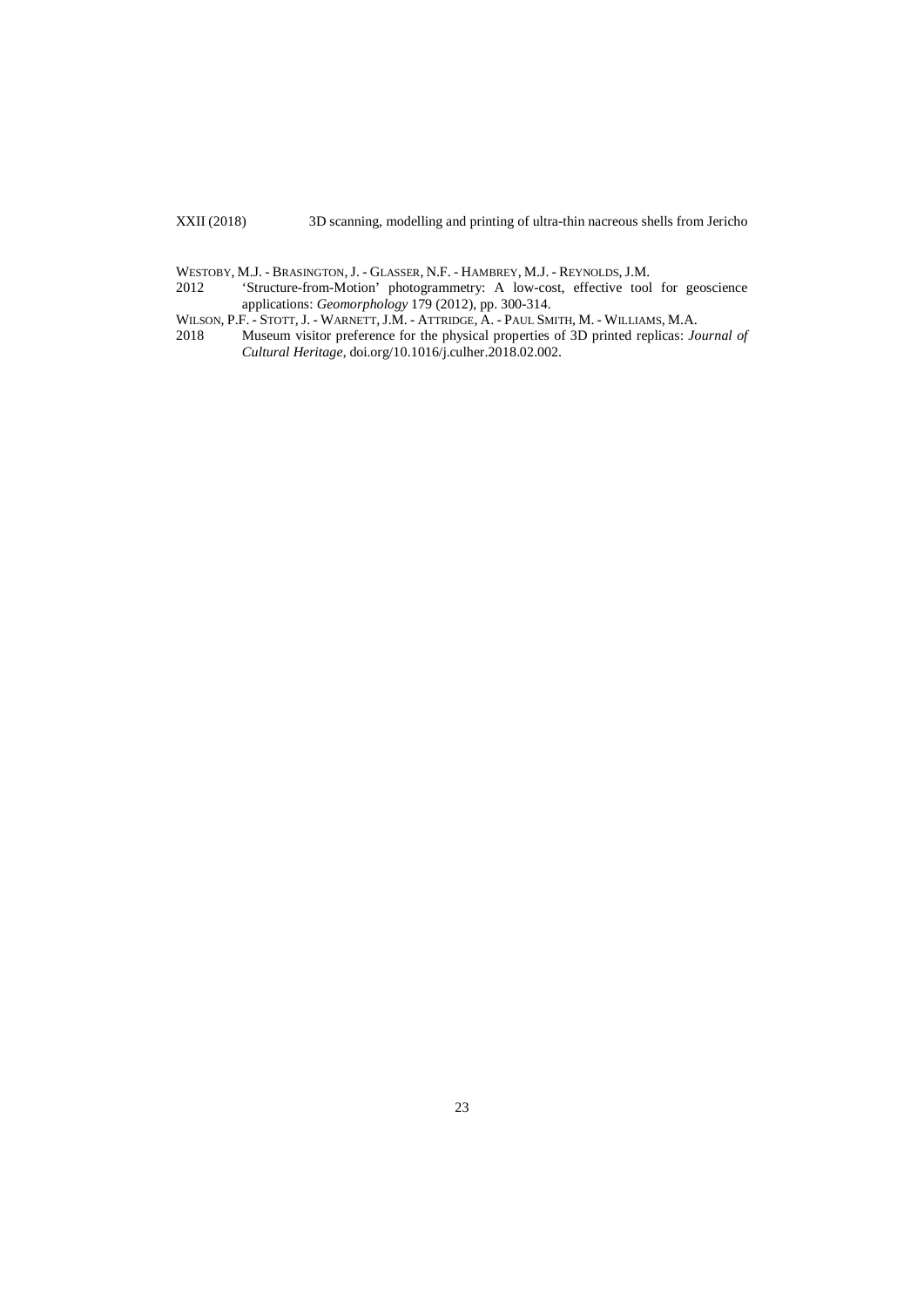Nigro - Fattore - Montanari VO



Fig. 1 - The shell stands on one extremity during the first set of photos.



Fig. 2 - For the second set of photos the shell has been rotated upside down.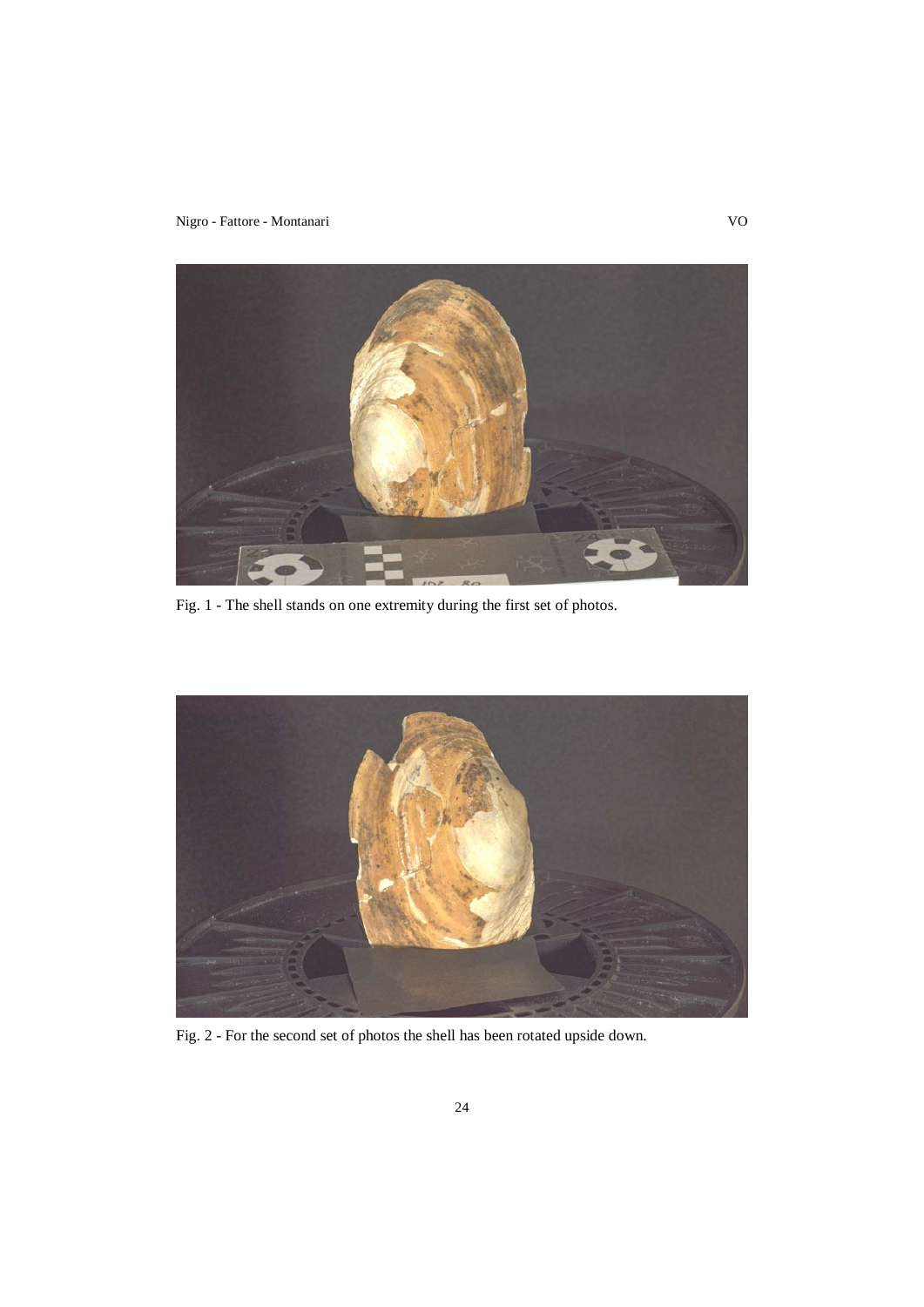

Fig. 3 - Same position on the turntable. Focus on the nearest (left) and on the farther (middle) point of the shell. Focus stacked image (right) with an extended depth of field.



Fig. 4 - Resulting image ready to be processed for 3D modeling of TS.17.F.L135.1.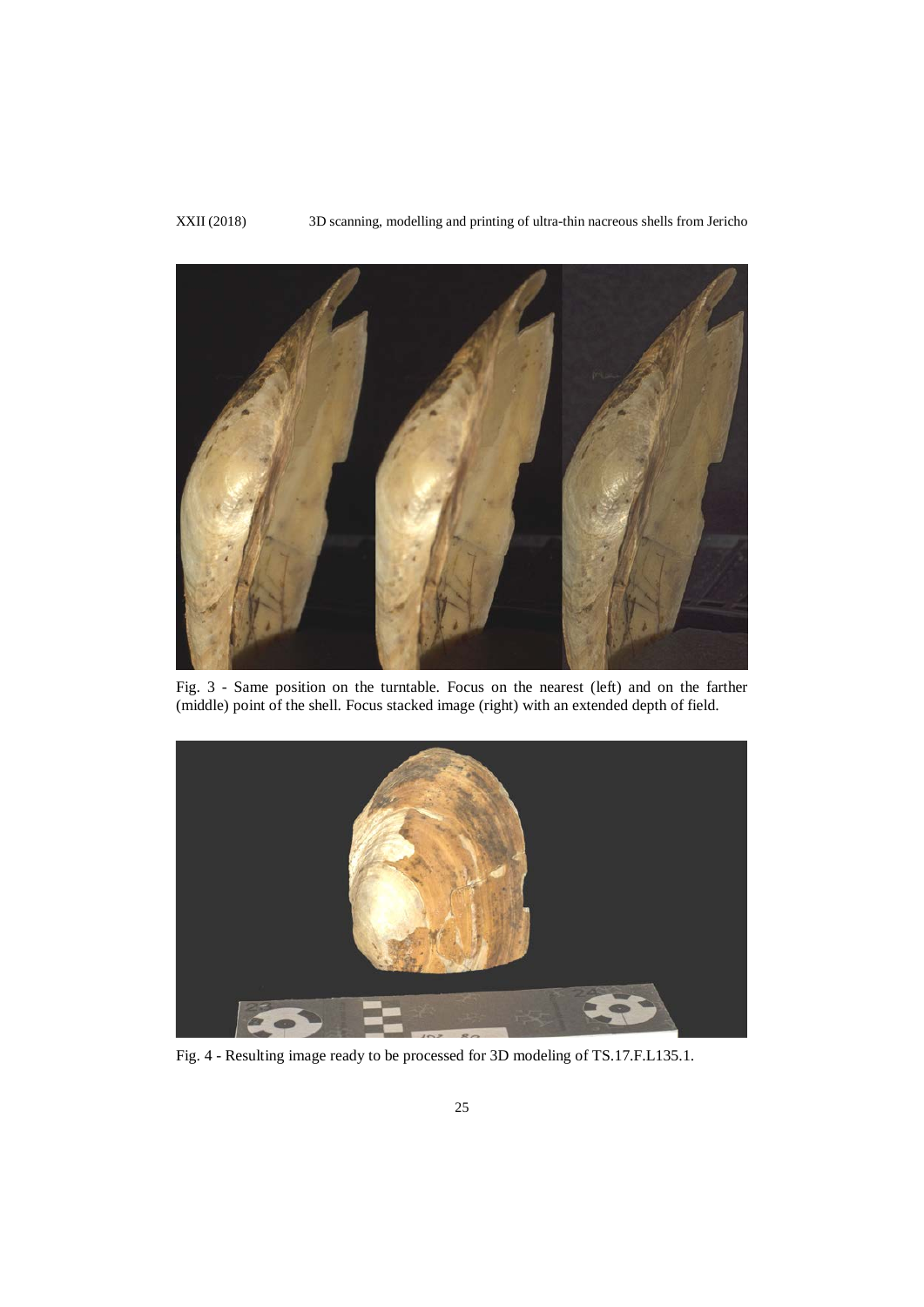Nigro - Fattore - Montanari VO



Fig. 5 - The replica with the support scaffolding.



Fig. 6 - The replica in the post curing chamber.



Fig. 7 - On the left almost every glare have been removed on shell TS.17.F.L135.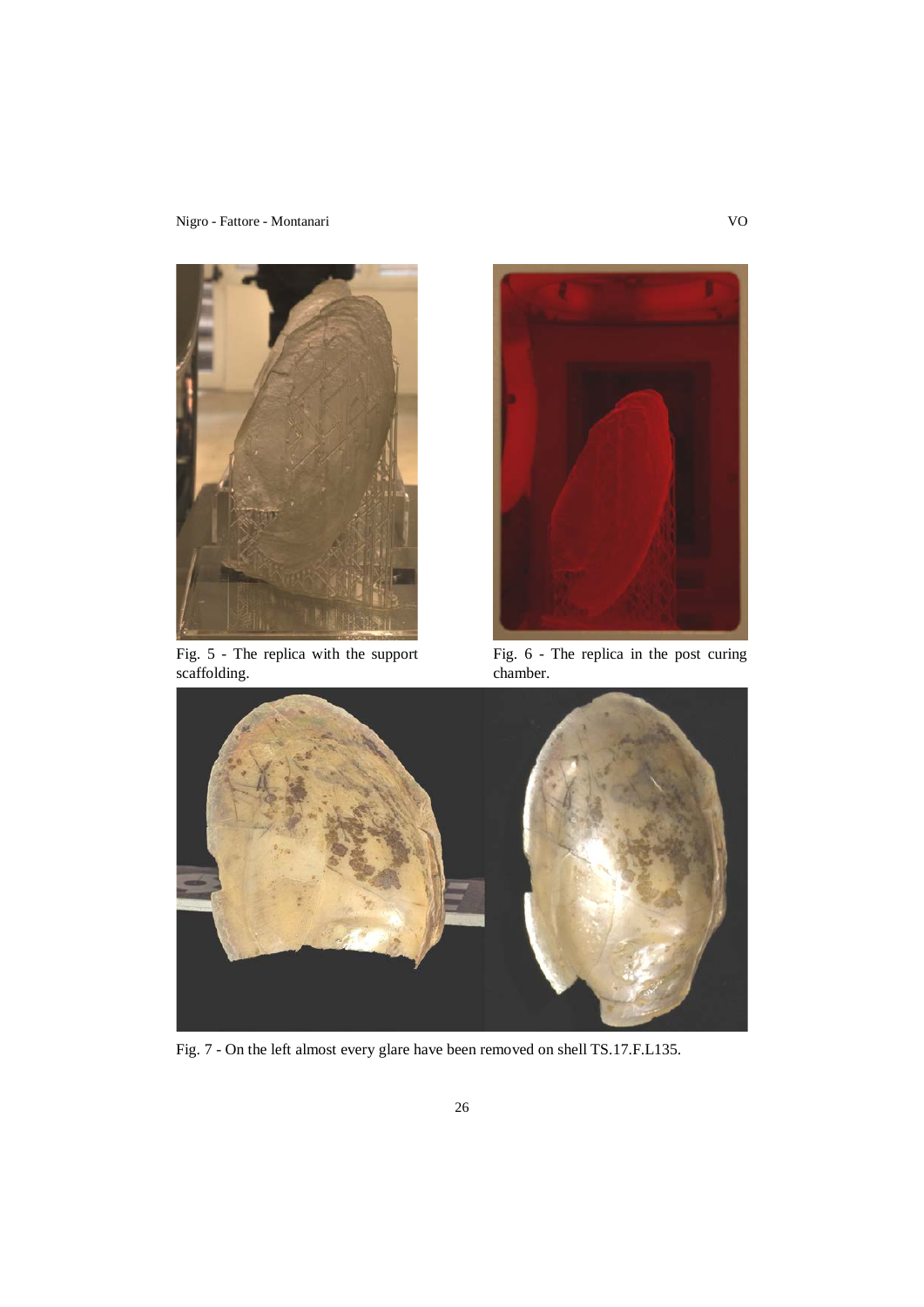

Fig. 8 - The four Nilotic shells from Tell es-Sultan and their replicas (zenith). Fig. 8 - The four Nilotic shells from Tell es-Sultan and their replicas (zenith).